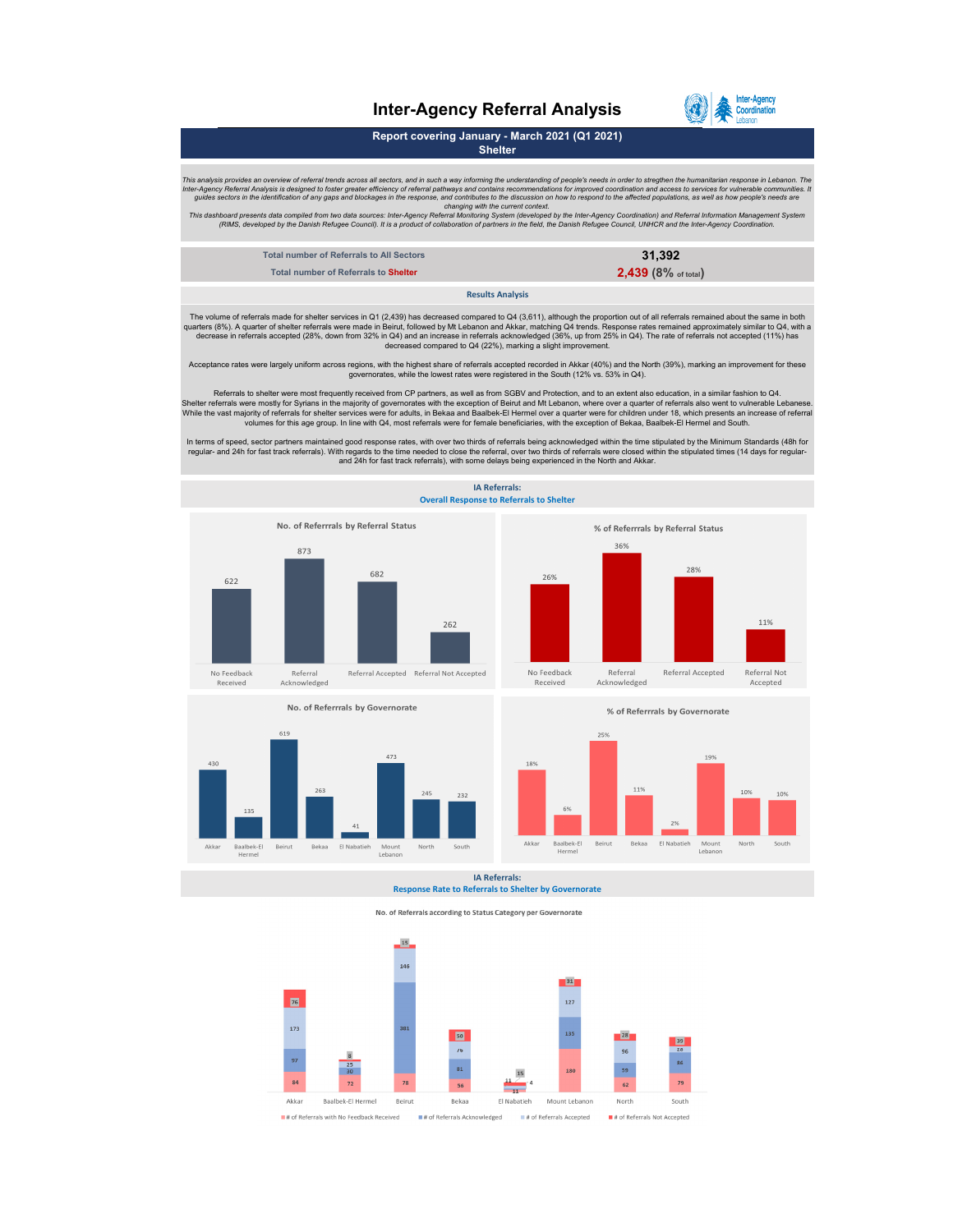% of Referrals According to Status Category per Governorate



**Partners who reported (IA Referrals):** ABAAD, ACF, ACTED, Al‐Fayhaa, AND, AVSI, Caritas Lebanon, CONCERN, DRC, GVC, IMC, INARA, Intersos, IOCC Lebanon, IRC, KAFA, Magna Lebanon, Mercy Corps, NEF, NRC, Nusaned, ODA, PCPM, Plan International, PU-AMI, Red Oak, RET Liban, RI,<br>RMF, SCI, SHEILD, Solidarités, TdH-It, TdH-L, WCH, WVI



**RIMS data:**

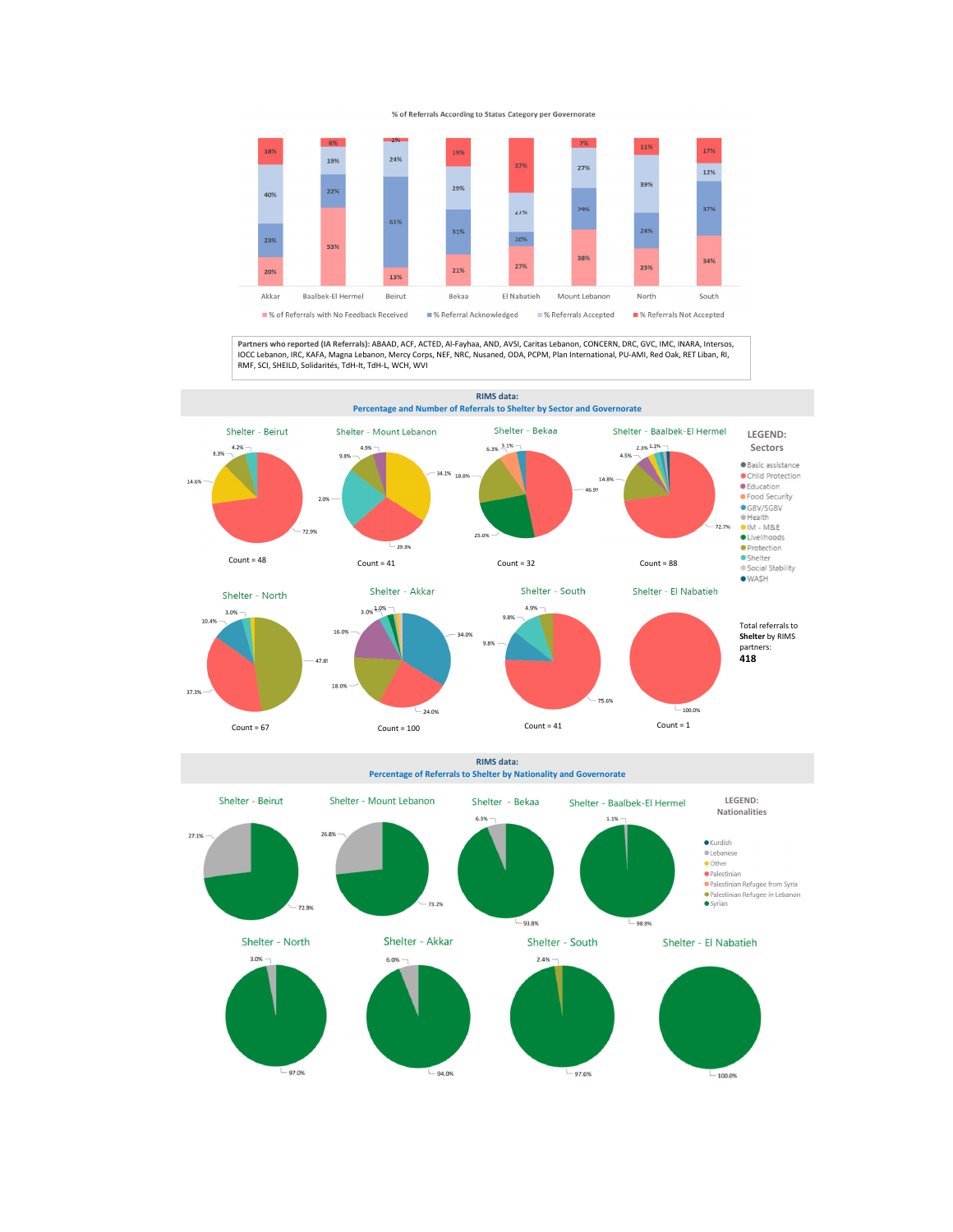



37.3%

 $-87.5%$ 



26.08

62.7%

Shelter - Akkar

74.0%





 $\Box$  100.0%